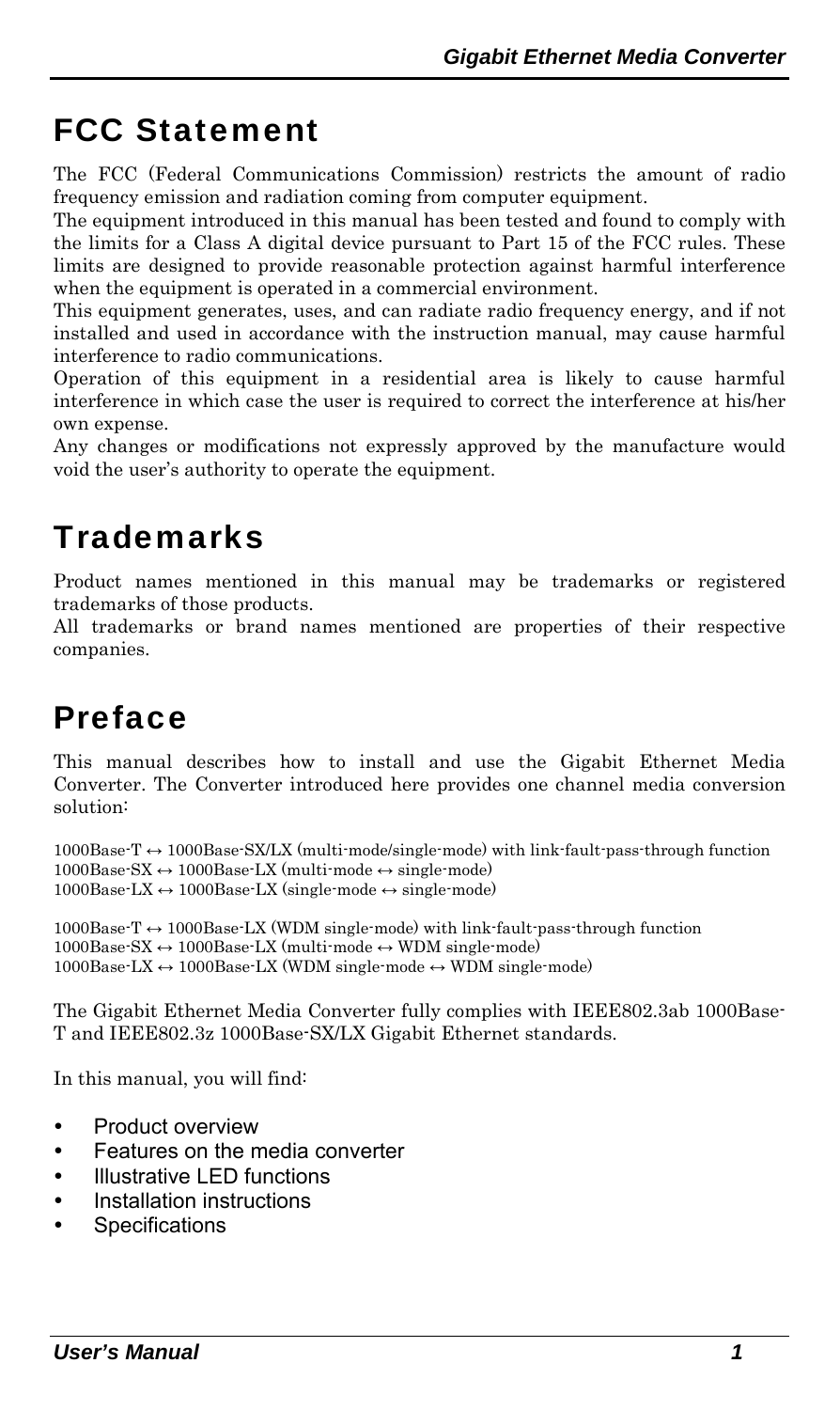# <span id="page-1-0"></span>**Table of Contents**

| SELECTING A SITE FOR THE EQUIPMENT 8 |  |
|--------------------------------------|--|
|                                      |  |
|                                      |  |
|                                      |  |
|                                      |  |
|                                      |  |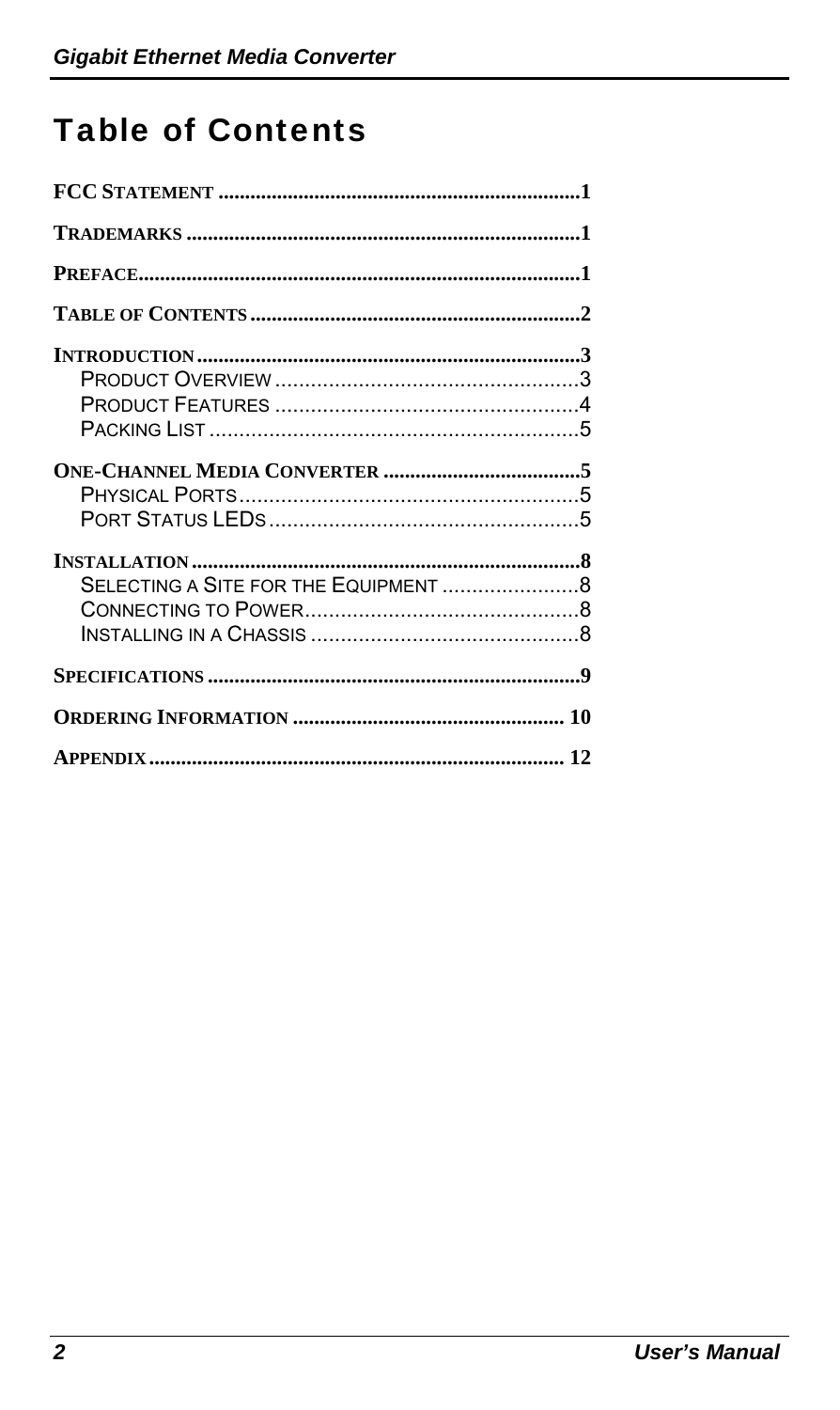### <span id="page-2-0"></span>Introduction

The Gigabit Ethernet Media Converter provides one channel for media conversion between 1) 1000Base-T and 1000Base-SX/LX with link-fault-pass-through function or 2) 1000Base-SX/LX and 1000Base-LX. It can be used as a stand-alone device or with a standard 19" chassis as shown below.

### **Product Overview**





Figure 1:

- 1000Base-T ↔ 1000Base-SX/LX (multi-mode/single-mode) Media Converter with link-fault-pass-through function
- 1000Base-T ↔ 1000Base-LX (WDM single-mode) Media Converter with link-fault-pass-through function
- **<NOTE> The chassis is to be ordered separately.**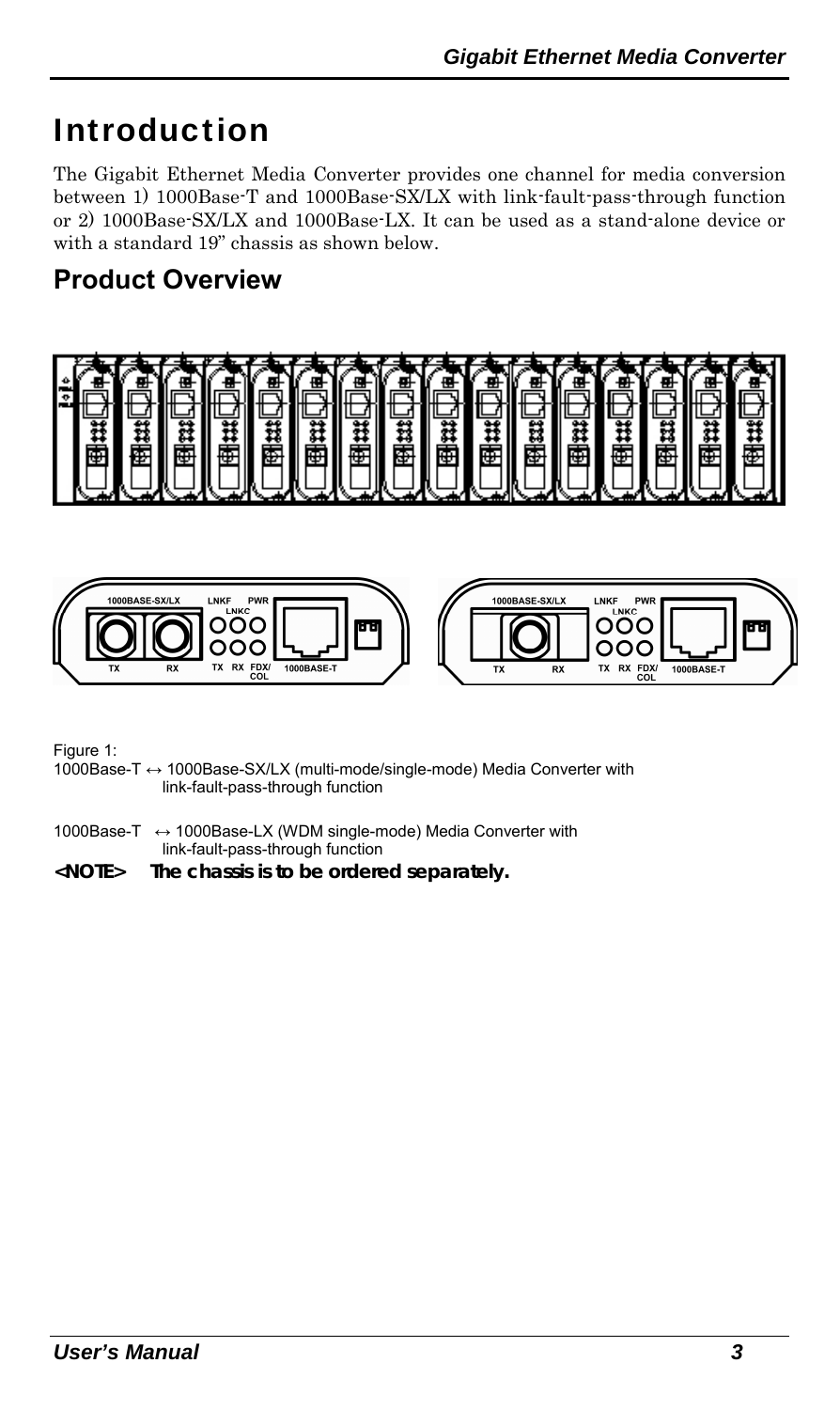### <span id="page-3-0"></span>**Product Features**

- One-channel media conversion between: 1000Base-T and 1000Base-SX/LX, 1000Base-SX/LX and 1000Base-LX
- Fiber media allows either: Multi-mode fiber, Single-mode fiber, or WDM Single-mode fiber
- Full wire-speed forwarding rate
- Front panel status LEDs
- Used as a stand-alone device or with a chassis
- Hot-swappable when used with a chassis
- Make sure to make a connection to the TX port before make a connection to the fiber port, a link condition will be sensed on the fiber port whenever the media converter detects a link condition on the TX port

#### **1000T ↔ 1000SX/LX Media Converter**

- There are two pins on the DIP switch of the 1000Base-T and 1000Base-SX/LX one-channel media converter:
	- ♦ Toggle up the pin on the left-hand side to let the fiber port auto detect duplex mode.
	- Toggle down the pin on the left-hand side to force the fiber port to full duplex mode.
	- Toggle up the pin on the right-hand side to disable the link-faultpass-through function.
	- Toggle down the pin on the right-hand side to enable the link-faultpass-through function.

| <b>DIP</b><br>switch | Up (Default Setting)                       | Down                                        |                                              |
|----------------------|--------------------------------------------|---------------------------------------------|----------------------------------------------|
| Left-hand<br>side    | The fiber port auto detects<br>duplex mode | Force the fiber port to full<br>duplex mode |                                              |
| Right-<br>hand side  | Disable LFPT                               | Enable LFPT                                 | LFPT:<br>link-fault-pass-through<br>function |

<Note> Power must be on/off after re-setting LFPT function.

- The TX port auto detects duplex mode
- The TX port supports auto MDIX for uplink purpose

<Note> One of the fiber ports should be forced to full duplex mode and the other fiber port should be set to auto detect duplex mode when two 1000Base-T and 1000Base-SX/LX one-channel media converters are connected to each other via fiber port.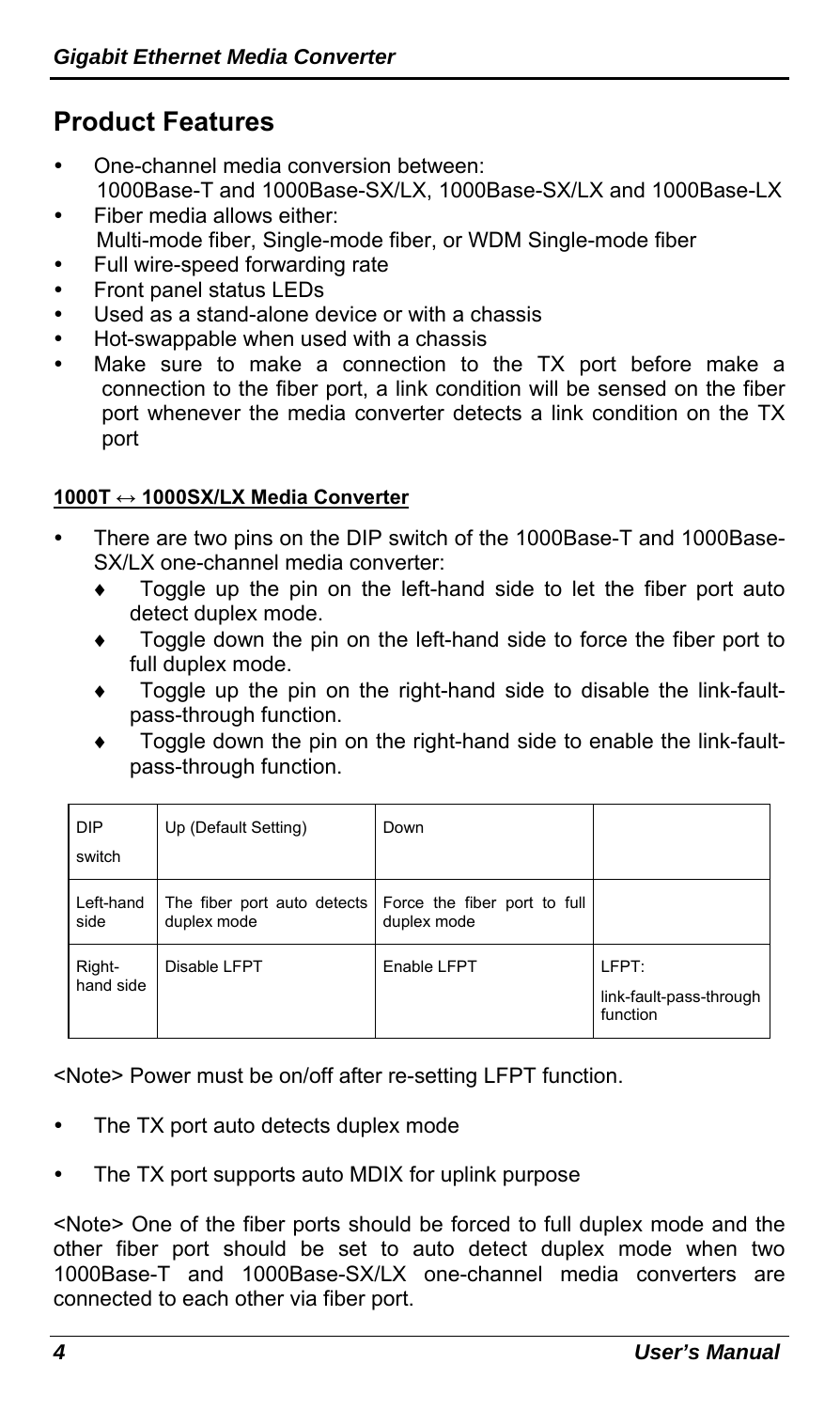### <span id="page-4-0"></span>**Packing List**

When you unpack this product package, you will find the items listed below. Please inspect the contents, and report any apparent damage or missing items immediately to your authorized reseller.

- The Media Converter
- User's Manual
- AC to DC Power Adaptor

### One-Channel Media Converter

#### **Physical Ports**

#### **1000T ↔ 1000SX/LX Media Converter**

This converter provides one TX port and one FX port. For the FX port, it provides options of multi-mode, single-mode, or WDM single-mode fiber. For the TX port, it uses RJ-45 connector and supports auto MDIX for uplink purpose.

#### **1000SX/LX ↔ 1000LX Media Converter**

This converter provides two FX ports:

1) One multi-mode/single-mode fiber port and one single-mode fiber port.

2) One multi-mode/WDM single-mode fiber port and one WDM single-mode fiber port.

### **Port Status LEDs**

The LED indicators give you instant feedback on status of the converter:



Figure 2:

1000Base-T ↔ 1000Base-SX/LX (multi-mode/single-mode) Media Converter with link-fault-pass-through function

1000Base-T ↔ 1000Base-LX (WDM single-mode) Media Converter with link-fault-pass-through function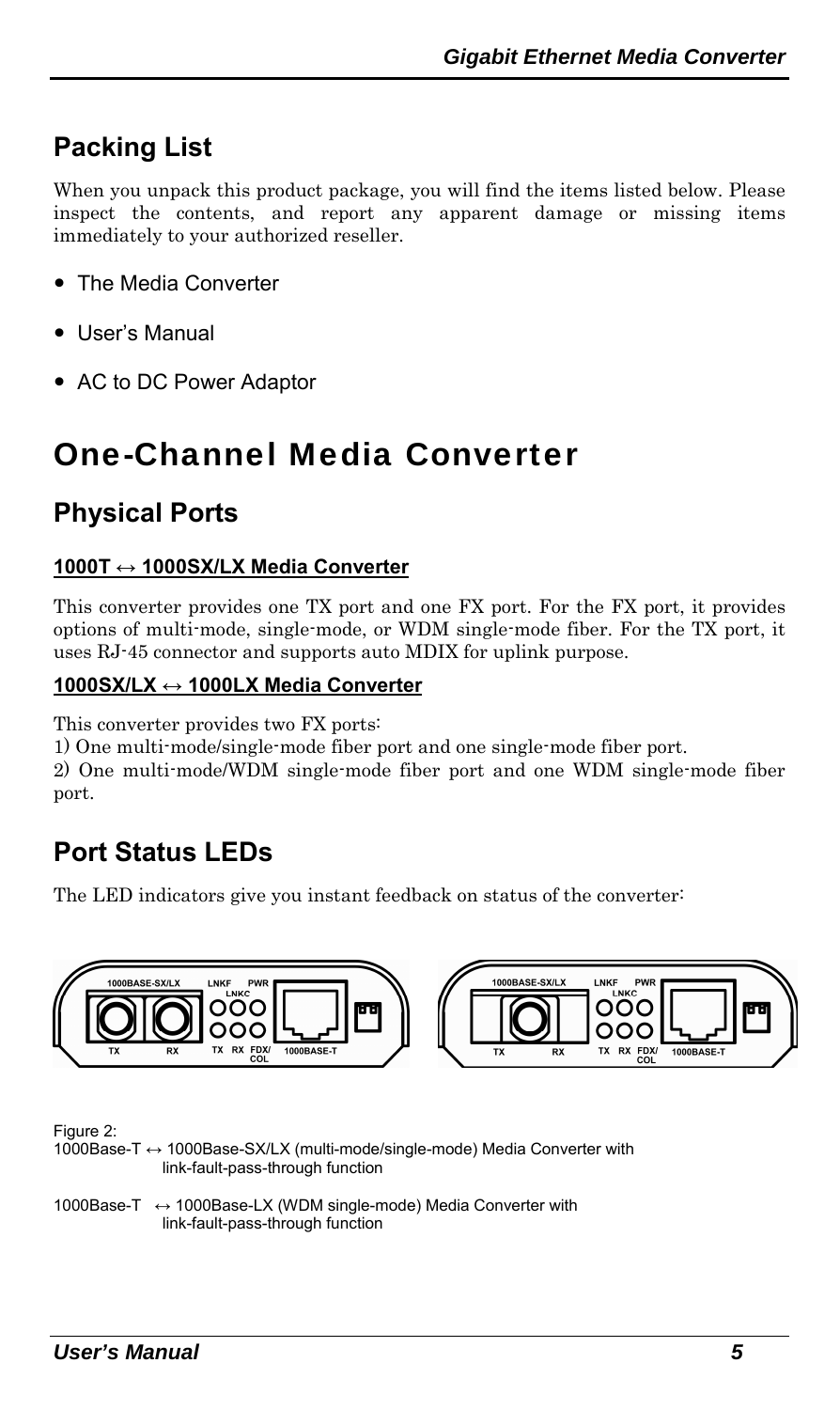#### *Gigabit Ethernet Media Converter*

| <b>LED<sub>S</sub></b> | <b>State</b> | Indication                                                                      |
|------------------------|--------------|---------------------------------------------------------------------------------|
| Power                  | Steady       | Power feeding in                                                                |
|                        | Off          | No power                                                                        |
| <b>LNKC</b>            | Steady       | TX port: A valid network connection<br>established. LNKC stands for LINK/Copper |
|                        | Off          | No connection                                                                   |
| LNKF                   | Steady       | FX port: A valid network connection<br>established. LNKF stands for LINK/Fiber  |
|                        | Off          | No connection                                                                   |
| <b>FDX/COL</b>         | Steady       | Connection in full duplex mode                                                  |
|                        |              | FDX stands for FULL DUPLEX                                                      |
| <b>RX</b>              | Steady       | Receiving data                                                                  |
|                        | Off          | No reception                                                                    |
| <b>TX</b>              | Steady       | Transmitting data                                                               |
|                        | Off          | No transmission                                                                 |







B = Multi-Mode, A = Single-Mode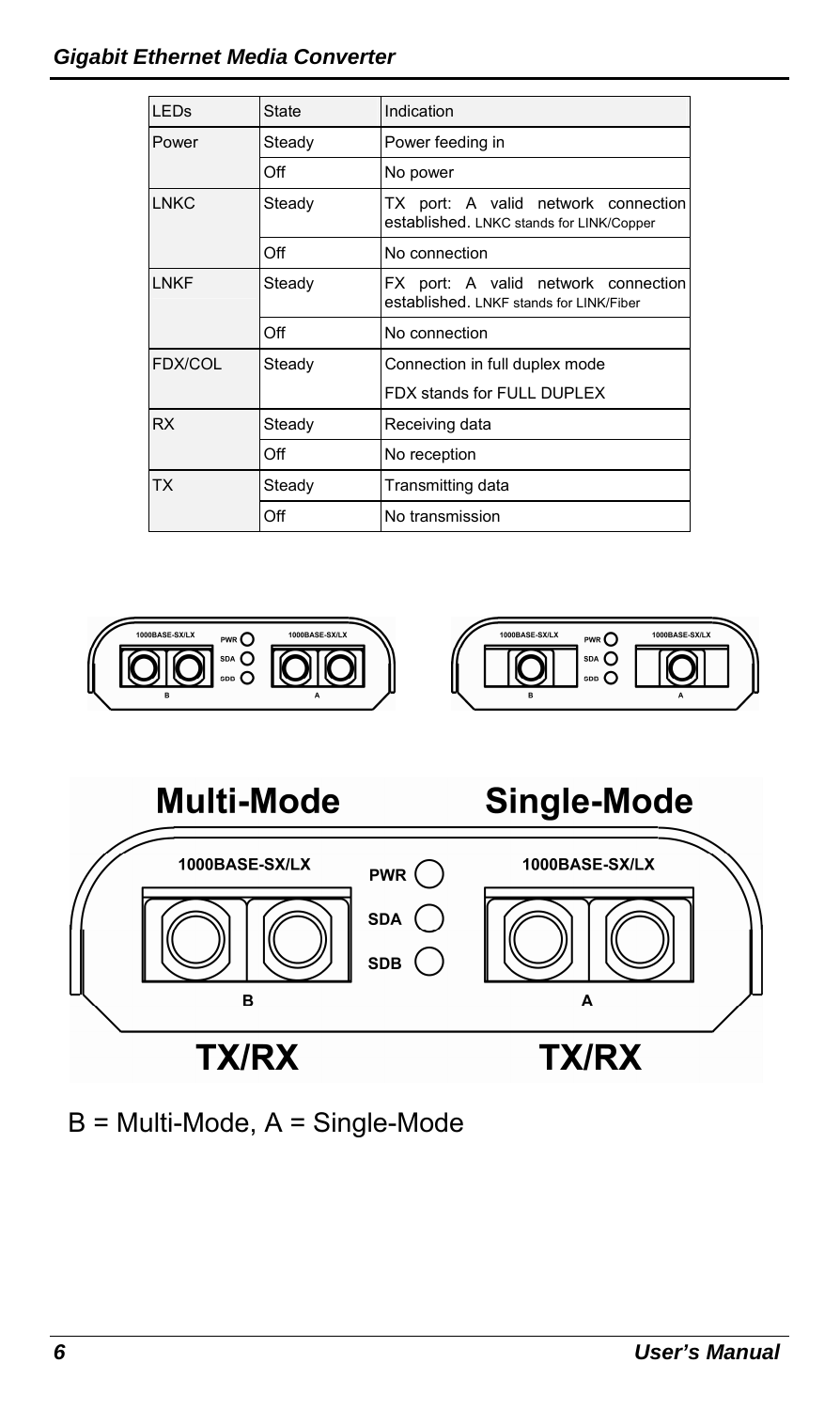

<Note>

Fiber transceivers can be 1000Base-SX/LX or WDM 1000Base-BX.

When two fiber transceivers have different signal transmission distances. Fiber transceiver with shorter signal transmission distance would be on left-hand side of media converter front panel (B). Fiber transceiver with longer signal transmission distance would be on right-hand side of media converter front panel (A).

Figure 3:

1000Base-SX ↔ 1000Base-LX (multi-mode ↔ single-mode) Media Converter 1000Base-LX ↔ 1000Base-LX (single-mode ↔ single-mode) Media Converter

1000Base-SX ↔ 1000Base-LX (multi-mode ↔ WDM single-mode) Media Converter 1000Base-LX ↔ 1000Base-LX (WDM single-mode ↔ WDM single-mode) Media Converter

| <b>LEDs</b> | <b>State</b> | Indication                              |
|-------------|--------------|-----------------------------------------|
| Power       | Steady       | Power feeding in                        |
|             | Off          | No power                                |
| <b>SDA</b>  | Steady       | Port A Signal Detect:                   |
|             |              | A valid network connection established. |
|             | Off          | No connection                           |
| <b>SDB</b>  | Steady       | Port B Signal Detect:                   |
|             |              | A valid network connection established. |
|             | Off          | No connection                           |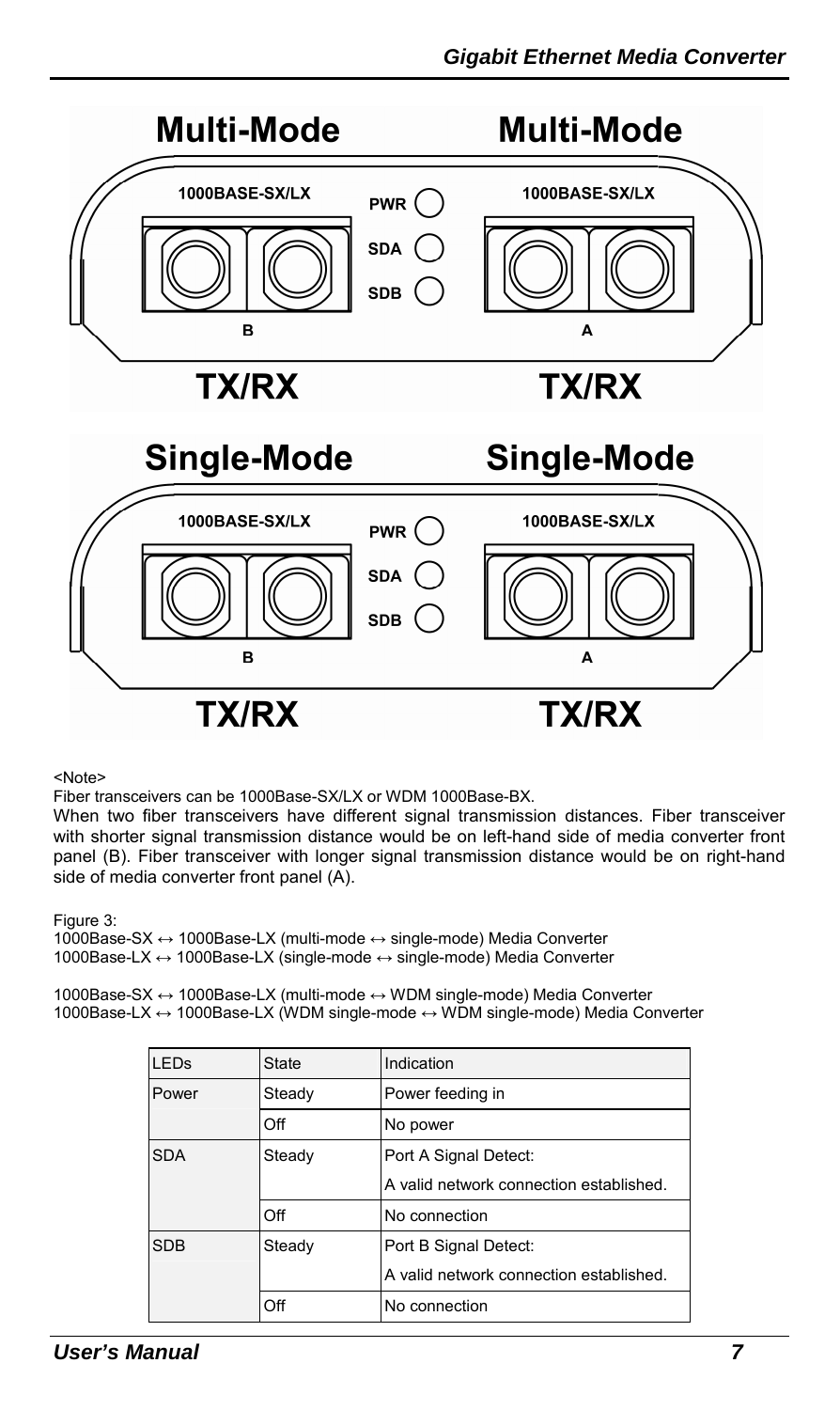# <span id="page-7-0"></span>Installation

This chapter gives step-by-step installation instructions for the Converter.

### **Selecting a Site for the Equipment**

As with any electric device, you should place the equipment where it will not be subjected to extreme temperatures, humidity, or electromagnetic interference. Specifically, the site you select should meet the following requirements:

- The ambient temperature should be between 32 and 113 degrees Fahrenheit (0 to 45 degrees Celsius).
- The relative humidity should be less than 90 percent, non-condensing.
- Surrounding electrical devices should not exceed the electromagnetic field (RFC) standards for IEC 801-3, Level 2 (3V/M) field strength.
- Make sure that the equipment receives adequate ventilation. Do not block the ventilation holes of the equipment.
- The power outlet should be within 1.8 meters of the product.

### **Connecting to Power**

This Converter is a plug-and-play device.

- Step 1: Connect the supplied AC to DC power adapter to the receptacle at the back of the converter.
- Step 2: Attach the plug into a standard AC outlet.

### **Installing in a Chassis**

The Converter is designed to fit into any of the expansion slots on a rackmount chassis.

- Step 1: Unscrew the carrier from the desired expansion slot on the chassis.
- Step 2: Fit the converter onto the carrier.
- Step 3: When the converter is completely seated onto the carrier, insert the carrier to the guide rails of the expansion slot.
- Step 4: Carefully slide in the carrier until it is fully and firmly fit the chassis.
- Step 5: Fasten the carrier to the chassis by the screws.
- **<NOTE> Never insert any converter into the chassis directly without using the supplied carriers. The carriers allow secure and consistent placement of the converters into the chassis' backplane without causing any damage.**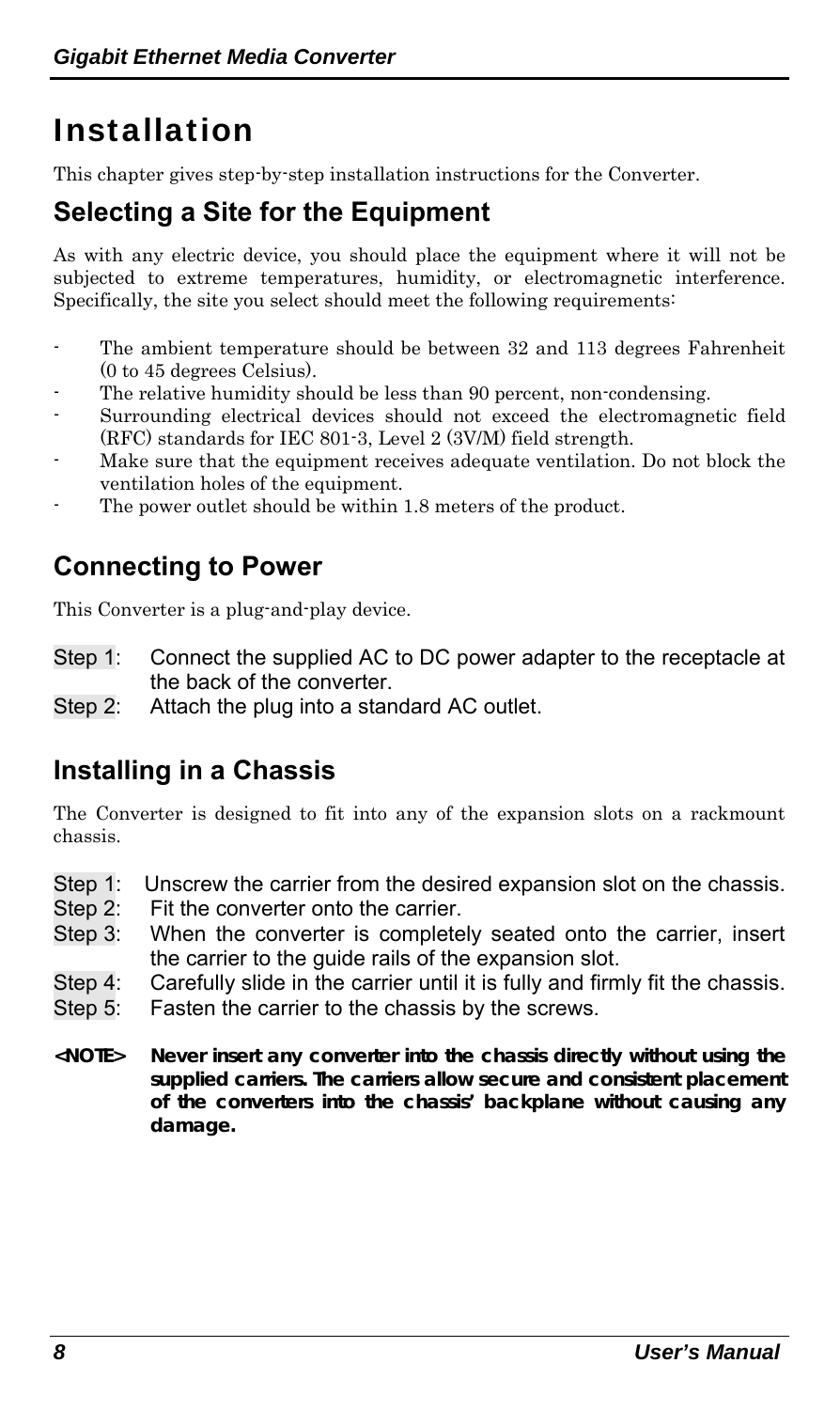# <span id="page-8-0"></span>Specifications

| Applicable Standards                   | IEEE 802.3ab 1000Base-T                        |
|----------------------------------------|------------------------------------------------|
|                                        | IEEE 802.3z 1000Base-SX/LX                     |
| <b>Fixed Ports</b>                     |                                                |
| 1000Base-T to 1000Base-SX/LX:          | 1 TX port, 1 FX port                           |
| 1000Base-SX/LX to 1000Base-LX:         | 2 FX ports                                     |
| Speed                                  | 2000Mbps for full-duplex                       |
| Forwarding rate                        | 1,488,100pps for 1000Mbps                      |
| <b>LED Indicators</b>                  |                                                |
| 1000T↔ 1000SX/LX:                      | Power: TX: RX: FDX/COL: LNKF: LNKC             |
| $1000$ SX/LX $\leftrightarrow$ 1000LX: | Power: SDA: SDB                                |
| Dimensions                             | 80.3mm (W) × 109.2mm (D) × 23.8mm (H)          |
|                                        | $(3.16" (W) \times 4.3" (D) \times 0.94" (H))$ |
| Weight                                 | 150g (0.33lb.)                                 |
| Power                                  | External power adaptor                         |
|                                        | 0.2A @ 12VDC                                   |
| Power Consumption                      | 2.4W Max.                                      |
| <b>Operating Temperature</b>           | $0^{\circ}$ C ~ 45°C (32°F ~ 113°F)            |
| Storage Temperature                    | $-10^{\circ}$ C ~ 70°C (14°F ~ 158°F)          |
| Humidity                               | $5 \sim 95\%$ , non-condensing                 |
| Safety                                 | UL60950-1                                      |
| Emissions                              | FCC part 15 Class A, CE Mark Class A           |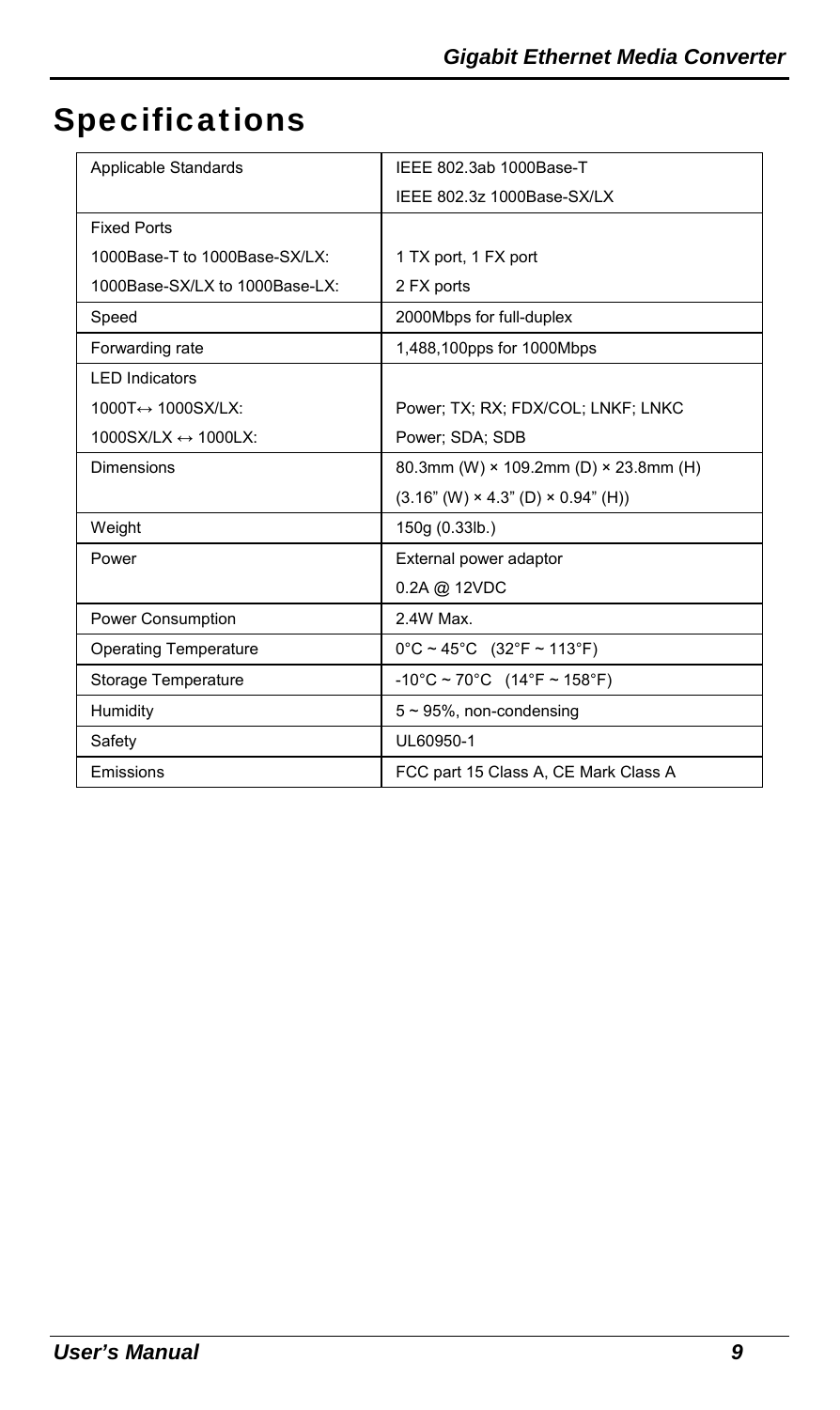# <span id="page-9-0"></span>Ordering Information

#### **1000T ↔ 1000SX/LX Media Converter**

| # | <b>Gigabit Ethernet</b> | Cable / Connector                                     | Distance         |  |
|---|-------------------------|-------------------------------------------------------|------------------|--|
|   | Port One                |                                                       |                  |  |
|   | 1000Base-T              | 4-pairs Cat. 5 / RJ-45                                | 100m             |  |
|   | Port Two Options        |                                                       |                  |  |
|   | 1000Base-SX             | MMF of 850nm (62.5/125um) / SC                        | 220m             |  |
|   | 1000Base-SX             | MMF of 850nm (50/125um) / SC                          | 550 <sub>m</sub> |  |
|   | 1000Base-LX             | SMF of 1310nm (9 or 10/125um) / SC                    | 10km             |  |
|   | 1000Base-LX             | SMF of 1310nm (9 or 10/125um) / SC                    | 20km             |  |
|   | 1000Base-LX             | SMF of 1550nm (9 or 10/125um) / SC                    | 50km             |  |
|   | 1000Base-LX             | WDM SMF of TX:1310nm / RX:1550nm (9 or 10/125um) / SC | 20km             |  |
|   | 1000Base-LX             | WDM SMF of TX:1550nm / RX:1310nm (9 or 10/125um) / SC | 20km             |  |
|   | 1000Base-LX             | WDM SMF of TX:1310nm / RX:1550nm (9 or 10/125um) / SC | 40km             |  |
|   | 1000Base-LX             | WDM SMF of TX:1550nm / RX:1310nm (9 or 10/125um) / SC | 40km             |  |

#### **<NOTE>**

**i. The maximum node-to-node network distance is in full duplex operation.** 

**ii. MMF denotes Multi-Mode Fiber. SMF denotes Single-Mode Fiber.** 

**iii. MMF can be applied for 1000Base-LX as well.** 

| 1000SX ↔ 1000LX Media Converter |
|---------------------------------|
|---------------------------------|

| #              | <b>Gigabit Ethernet</b> | Cable / Connector                                     | Distance         |
|----------------|-------------------------|-------------------------------------------------------|------------------|
| Port A Options |                         |                                                       |                  |
|                | 1000Base-SX             | MMF of 850nm (62.5/125um) / SC                        | 220m             |
|                | 1000Base-SX             | MMF of 850nm (50/125um) / SC                          | 550 <sub>m</sub> |
|                | Port B Options          |                                                       |                  |
|                | 1000Base-LX             | SMF of 1310nm (9 or 10/125um) / SC                    | 10km             |
|                | 1000Base-LX             | SMF of 1310nm (9 or 10/125um) / SC                    | 20km             |
|                | 1000Base-LX             | SMF of 1550nm (9 or 10/125um) / SC                    | 50km             |
|                | 1000Base-LX             | WDM SMF of TX:1310nm / RX:1550nm (9 or 10/125µm) / SC | 20km             |
|                | 1000Base-LX             | WDM SMF of TX:1550nm / RX:1310nm (9 or 10/125um) / SC | 20km             |
|                | 1000Base-LX             | WDM SMF of TX:1310nm / RX:1550nm (9 or 10/125um) / SC | 40km             |
|                | 1000Base-LX             | WDM SMF of TX:1550nm / RX:1310nm (9 or 10/125um) / SC | 40km             |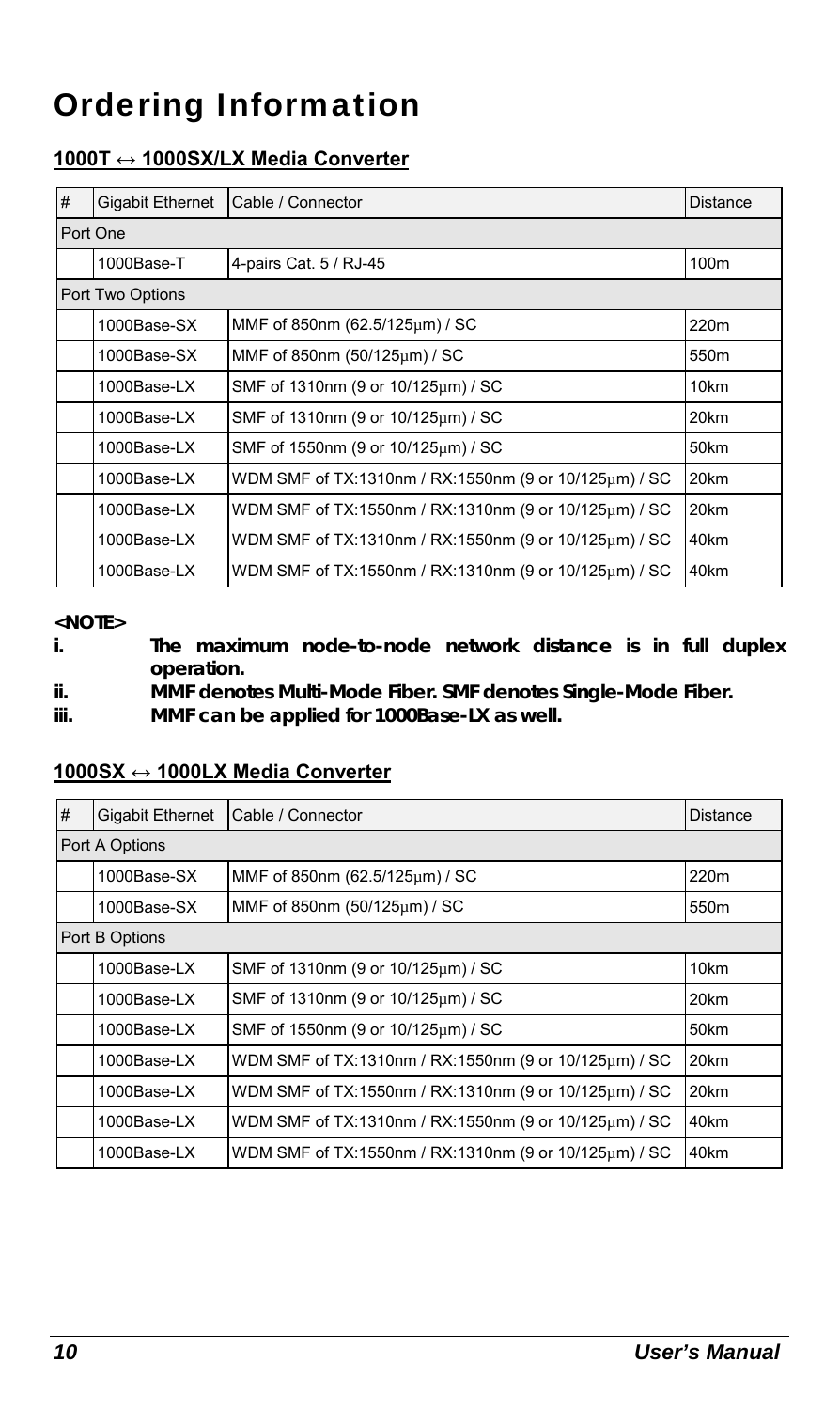| #      | <b>Gigabit Ethernet</b> | Cable / Connector                                     | <b>Distance</b>  |
|--------|-------------------------|-------------------------------------------------------|------------------|
| Port A |                         |                                                       |                  |
|        | 1000Base-LX             | SMF of 1310nm (9 or 10/125um) / SC                    | 10km             |
|        | 1000Base-LX             | SMF of 1310nm (9 or 10/125um) / SC                    | 20km             |
|        | 1000Base-LX             | SMF of 1550nm (9 or 10/125μm) / SC                    | 50km             |
|        | 1000Base-LX             | WDM SMF of TX:1310nm / RX:1550nm (9 or 10/125um) / SC | 20km             |
|        | 1000Base-LX             | WDM SMF of TX:1550nm / RX:1310nm (9 or 10/125um) / SC | 20km             |
|        | 1000Base-LX             | WDM SMF of TX:1310nm / RX:1550nm (9 or 10/125um) / SC | 40km             |
|        | 1000Base-LX             | WDM SMF of TX:1550nm / RX:1310nm (9 or 10/125um) / SC | 40km             |
| Port B |                         |                                                       |                  |
|        | 1000Base-LX             | SMF of 1310nm (9 or 10/125um) / SC                    | 10 <sub>km</sub> |
|        | 1000Base-LX             | SMF of 1310nm (9 or 10/125µm) / SC                    | 20km             |
|        | 1000Base-LX             | SMF of 1550nm (9 or 10/125um) / SC                    | 50km             |
|        | 1000Base-LX             | WDM SMF of TX:1310nm / RX:1550nm (9 or 10/125um) / SC | 20km             |
|        | 1000Base-LX             | WDM SMF of TX:1550nm / RX:1310nm (9 or 10/125um) / SC | 20km             |
|        | 1000Base-LX             | WDM SMF of TX:1310nm / RX:1550nm (9 or 10/125um) / SC | 40km             |
|        | 1000Base-LX             | WDM SMF of TX:1550nm / RX:1310nm (9 or 10/125um) / SC | 40km             |

#### **1000LX ↔ 1000LX Media Converter**

**<NOTE>** 

**i. The maximum node-to-node network distance is in full duplex operation.** 

**ii. MMF denotes Multi-Mode Fiber. SMF denotes Single-Mode Fiber.** 

**iii. MMF can be applied for 1000Base-LX as well.**